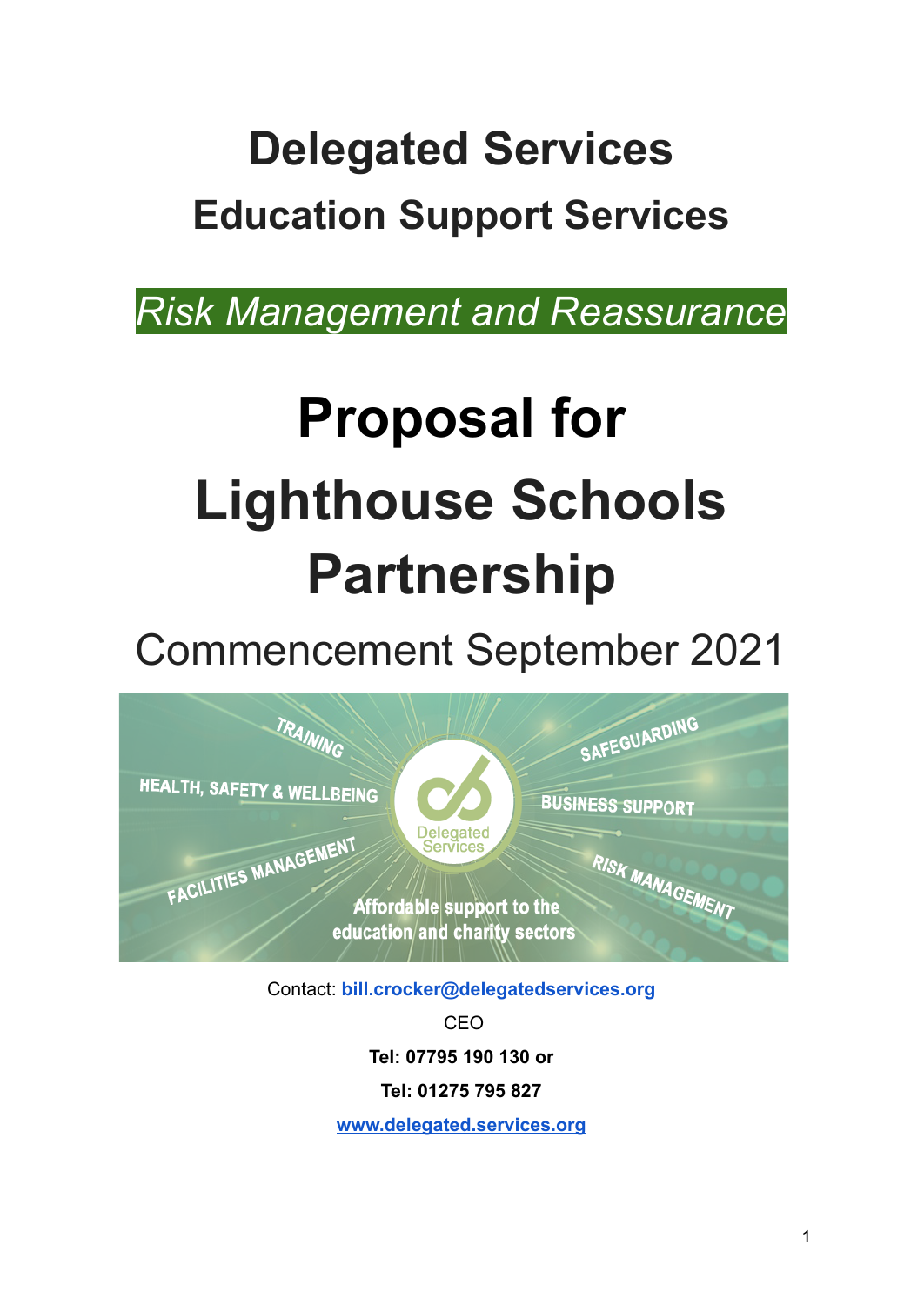# **Delegated Services CIC**

# **Customer Agreement 2021/22/23/24**

# **About Delegated Services CIC**

#### **We are delighted to be the expert market leader in the region and at February 2021, proud to support, through our 3yr and 1yr agreements, c 9,150 staff, 70,500 pupils.**

**Our Vision**: That Delegated Services CIC (Community Interest Company) is the regional not for profit, natural choice best provider of support services in the field of Education and Community for our core service skills and wider network partnership expertise.

Why Delegated services is unique and successful:

- CIC/Not for Profit
- Region based not national
- Our experienced, skilled Team and our Network Partners
- People focused
- Proud
- Adaptable Not one size fits all and agile
- Committed
- Our reputation/testimonials/word of mouth recommendations
- Our breadth of services and their content

**Our Mission:** For the Education and Community sectors in our region:

- Provide support, advice, training, supportive auditing and more to ensure that our customers have proportional, robust and resilient Safeguarding systems including Child Protection, HS&W/Compliance, Emergency Procedures, Continuity and Recovery.
- With our wide range of Network Partners provide additional and complementary best value support services.

In August 2017 DS took on the service commitments of PCS Enterprises.

**Competence:** The Management of Health and Safety at Work Regulations 1999 (MHSWR) require an employer to appoint one or more competent people to help them implement the measures they need to take to comply with the legal requirements. The Health and Safety Executive states that competence is vital, as it ensures the competent person recognises the risks in their activities and can apply the right measures to control and manage those risks.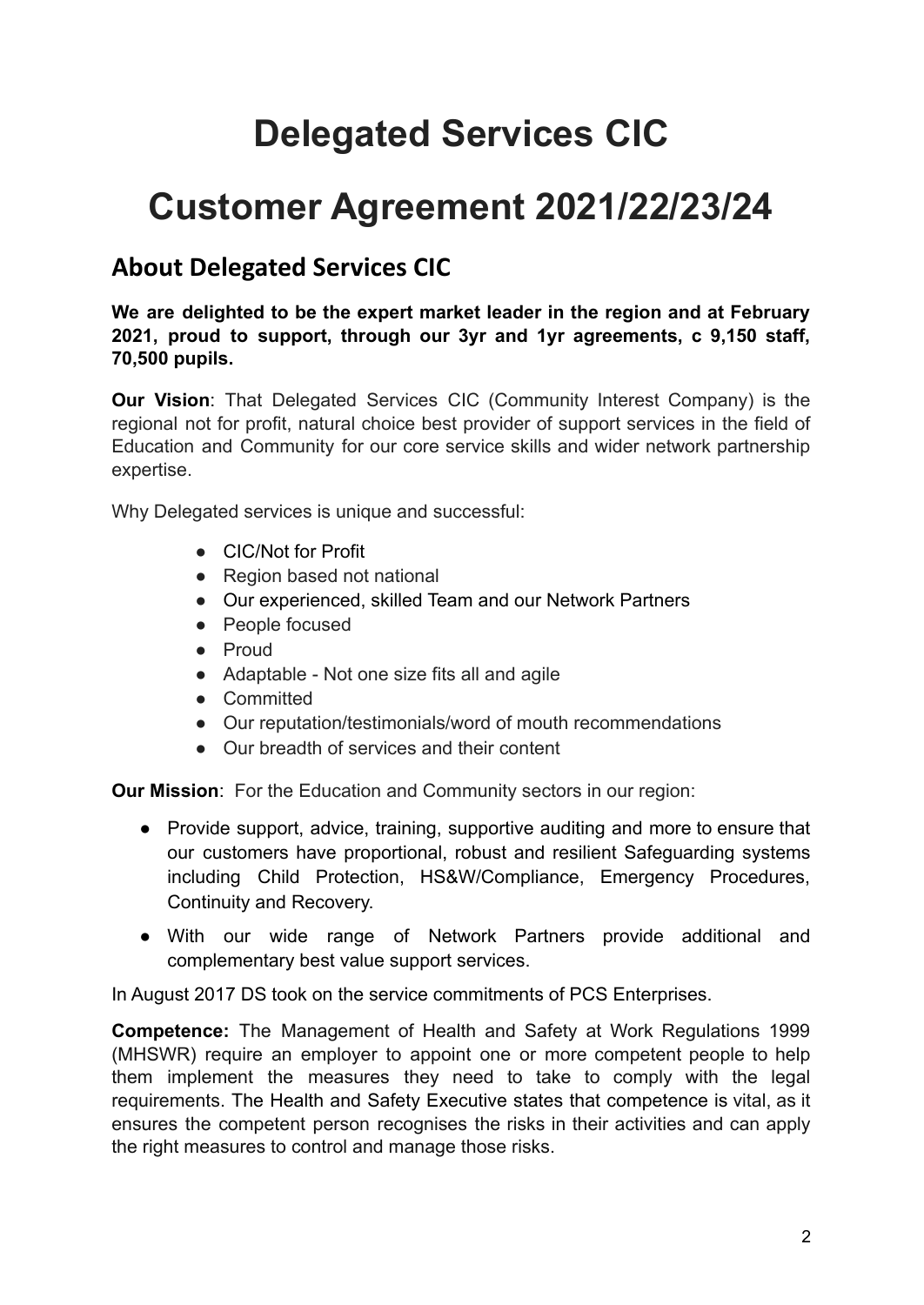At Delegated Services our experienced, skilled team and network partners offer a wide range of competence needed to support our customers and fulfil the legal requirements.

Judith Hackitt, former HSE chair said: '*The essence of competence is relevant to the workplace. What matters is there is a proper focus on both the risks that occur most often and those with serious consequences.*

*Competence is the ability for every director, manager and worker to recognise the risks in operational activities and then apply the right measures to control and manage those risks.'*

#### **Contents**

| <b>Section 1: Emergency support</b>                  | 4  |
|------------------------------------------------------|----|
| <b>Section 2: Communications</b>                     | 6  |
| <b>Section 3: Off-site visits</b>                    | 7  |
| <b>Section 4: Hands on Support</b>                   | 7  |
| Section 5: Wellbeing, Staff Engagement &             |    |
| <b>Mindfulness</b>                                   | 7  |
| Section 6: Health, safety and safeguarding support 8 |    |
| <b>Section 7: Other services</b>                     | 8  |
| Section 8: Our approach to partnership working       | 9  |
| Section 9: Our agreement with you                    | 10 |
| <b>Appendix 1: 'Hands on Support'</b>                | 14 |

Entering into an agreement with Delegated Services CIC entitles your Trust and local hub Academies to the following services: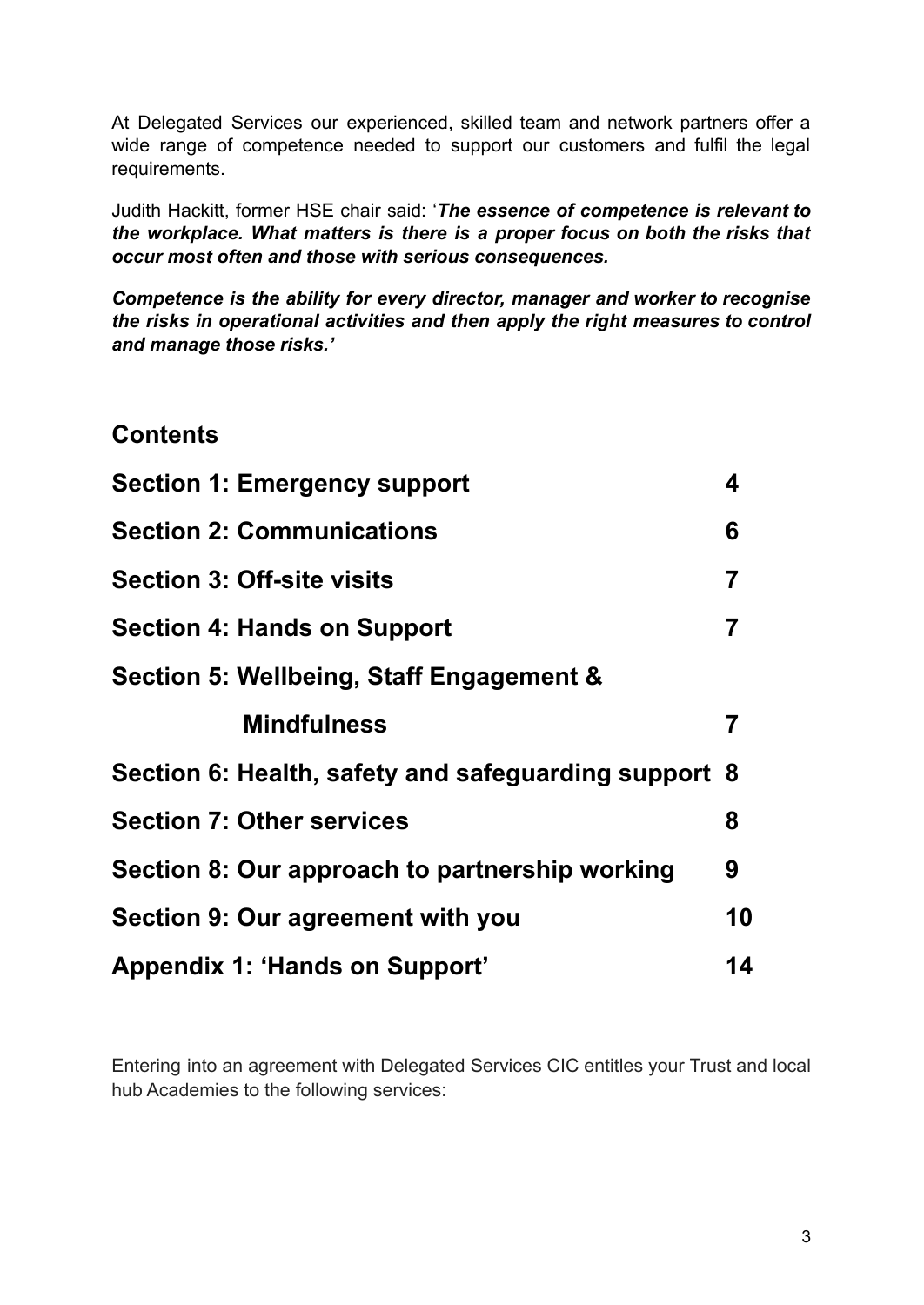# **Section 1: Emergency Support**

This is regularly described and considered to be one of the most essential areas of our service support where, in these days of substantial change, other more traditional sources are no longer available.

#### **1.1 Emergency helpline (24/7) 365 days per year**

In an emergency/critical incident you can ring the 24/7 Delegated Services emergency number:

#### **07979 425 989**

for:

• Immediate advice, and

• Essential emergency communications content/approach support.

Where necessary, we will attend your establishment on the day and as quickly as possible to:

- enhance capacity
- provide advice and help with necessary 'Response' actions
- assist with the essential element of being the proactive 'authoritative source' associated with all communications
- support service, (business) continuity, and
- advise on early 'Recovery' initiatives.

Our support with the emergency/critical incidents in the following days/aftermath can be called upon to a total of a further 2 days both on and off site without additional charges. Additional time allocation can be made available at discounted rates for agreement customers.

NB: This service effectively addresses the recommendations following the tragic Ann Maguire teacher stabbing case and ensures the elements of personal support and more.

#### **1.2 Emergency contact numbers**

We will hold **your emergency contact numbers** on a confidential basis, (which will not be disclosed to others without your explicit permission) and prompt for regular updating on a seasonal basis so as to facilitate out of normal business hours communications with, for example, the emergency services and your local council's emergency control centre.

#### **1.3 Dealing with adult Unacceptable Behaviour**

We will use our expertise, and as a matter of urgency, take the pressure off your shoulders with these cases and comply with the rules of natural justice. We are told regularly they are one of the most challenging of Leadership and Management to deal with.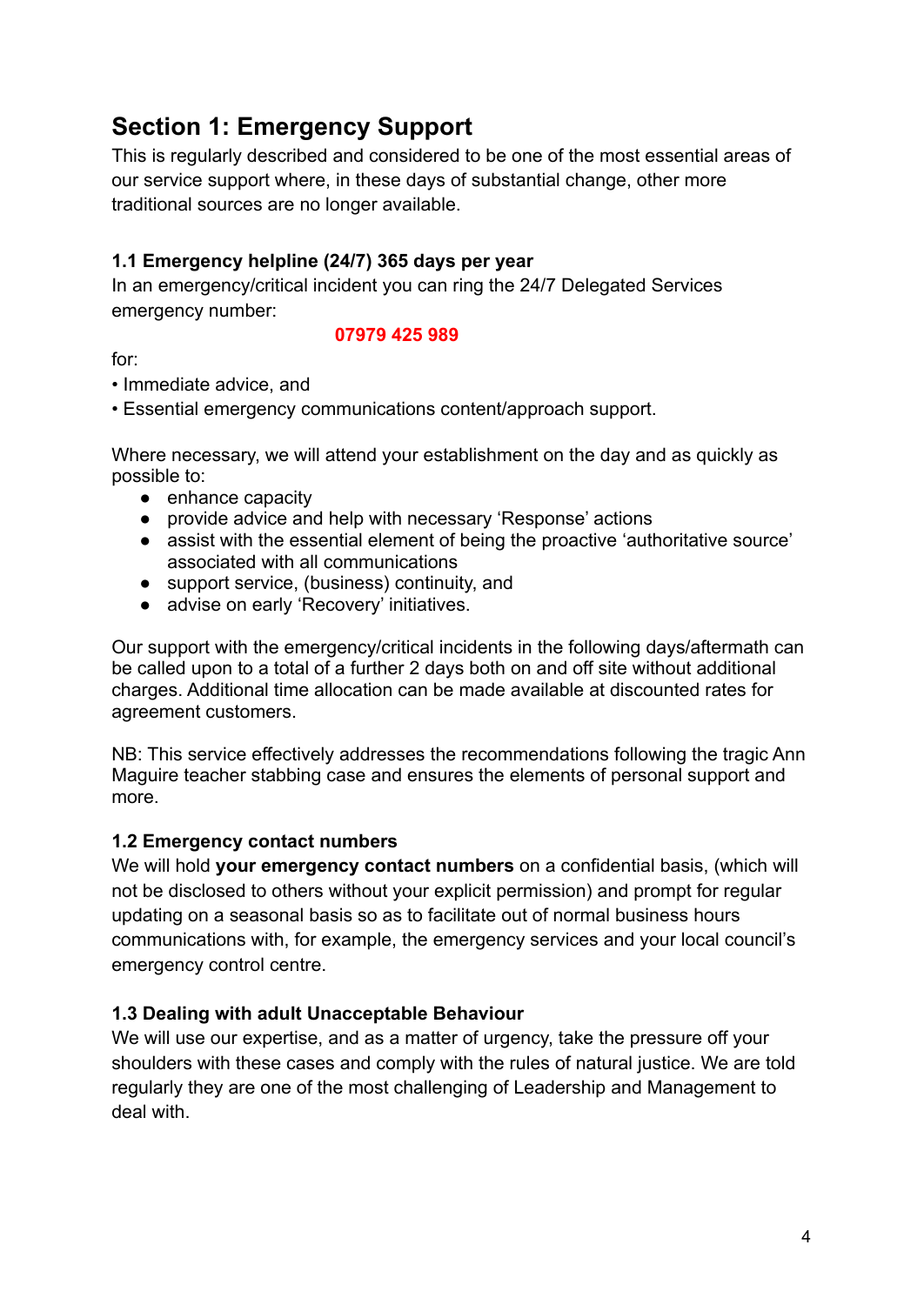In the event of unacceptable behaviour at your site eg, trespass, aggression, etc, **warning and banning support** for 2 cases per year is incorporated. This will include dealing with first stage response calls from the individual or individuals concerned. Banning letters are hand delivered by Bristol City Council Security Services, with whom we work. We recommended this for necessary speed and impact. Their involvement, which extends to locations across the greater Bristol area, will be charged at their current rate, without addition.

Email review of the case with you at the end of any ban period, is also included.

In the event that an individual(s) makes representations, including submitting a formal letter for consideration and/or requesting a meeting seeking the removal of a ban, the agreement incorporates up to  $\frac{1}{2}$  day on and off site dealing with the matter for one of the cases per year.

If an individual(s) appeals against the sanction, (extremely rare as the process usually leads to acceptance or a mediated outcome) this would need to be heard by a panel of your governors. Up to a day on and off site is incorporated for dealing with one of the cases per year.

NB: Additional support for other cases would be agreed by negotiation at preferential discounted rates.

#### **1.4 Accident/ Incident/ Near miss Investigation**

A DS online incident reporting form is provided to customers, supported by a management system. If a Local Authority is your employer for H&S purposes, they should have their own reporting method, which you can copy to us for additional assistance.

We'll provide support and advice on likely action, such as the need to submit a report to the Health and Safety Executive using their form F2508 to comply with the *Reporting of Injuries, Diseases and Dangerous Occurrences Regulations (RIDDOR)* 2013**.** In the event that a request is made for initial stage information as part of a follow up investigation by the Health and Safety Executive, the agreement incorporates up to a further ½ day on or off site support.

This element of the service will alternatively support you in responding to an interaction with the Fire and Rescue Service who are now a potential enforcing body, on the basis described above.

NB: Continuing support in responding to any of the enforcing bodies listed above would be agreed by negotiation at preferential discounted rates.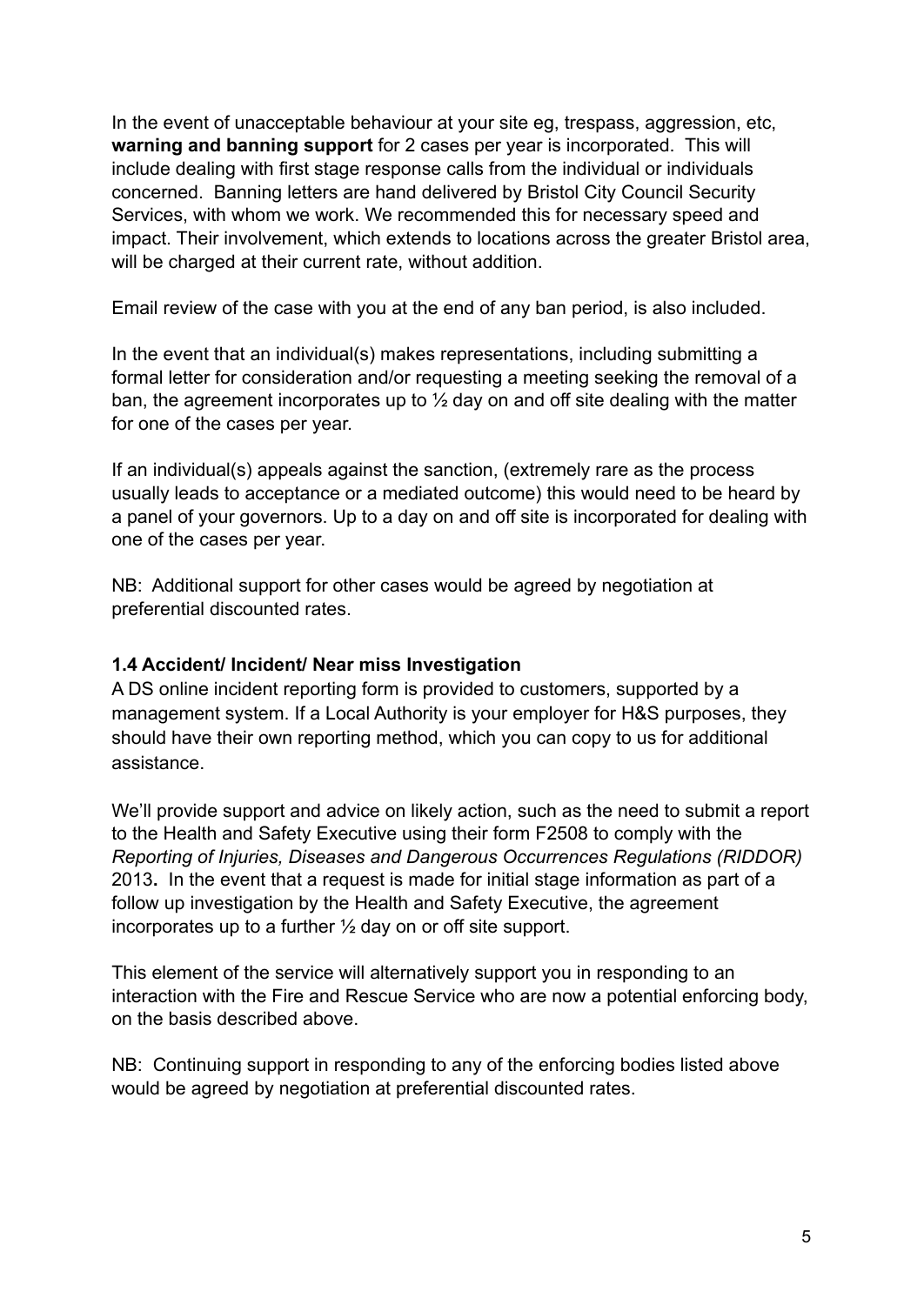### **Section 2 - Communications**

#### **2.1 Use of your Delegated Services bespoke agreement customer web site known as 'Go To'**

We will give you access to your own bespoke, valuable and essential Delegated Services **Go To** website. Within you will have access to DS Intellectual Property and a wealth of information and support from model policies and guidance, emergency procedures, standard forms, to risk assessments, answers to those niggling issues and much more.

In addition and within **Go To** you will have your own Confidential area where reporting forms will be found and their supporting systems to enable management reports to be created, analysis of activity, etc.

#### **2.2 Routine enquiries**

Unlimited access and a 48 hour deadline response to your day to day enquiries made to our routine helpline on 01275 795 827 and/or email: [info@delegatedservices.org.](mailto:info@delegatedservices.org)

If your enquiry is more complex the initial response will be an acknowledgment and an indication of the steps we will take to answer your query.

#### **2.3 Emergency helpline**

Use of our essential Emergency Helpline 24/7 365 days of the year (see 1.1 above for details)

#### **2.4 Email updates**

Service area **priority 'e' updates** will be sent, as often as necessary, to potentially warn of urgent developments from the Police and other bodies, to be aware/take account of/action, eg, extreme weather, stranger danger, etc.

#### **2.5 Weekly Briefings**

These are distributed mainly in term time, unless special circumstances dictate otherwise and pupil break editions are also needed. They include the most up to date detail of our training offers, together with breaking items of interest from the likes of the DfE, Ofsted, HSE and more. There's usually a Wellbeing prompt to make us think and a questionable closing piece of humour!

#### **2.6 The DS Bulletin to support Business Risk Management.**

This comprehensive, well respected and professional publication is provided to you six times per year. It includes essential tasks for the coming term, business and other risk warnings and information to aid management of tasks/workload and planning ahead. New procedures and guidance will also be introduced for action, drawing upon the latest updates from the Health and Safety Executive and other regulatory, enforcing and/or professional associations.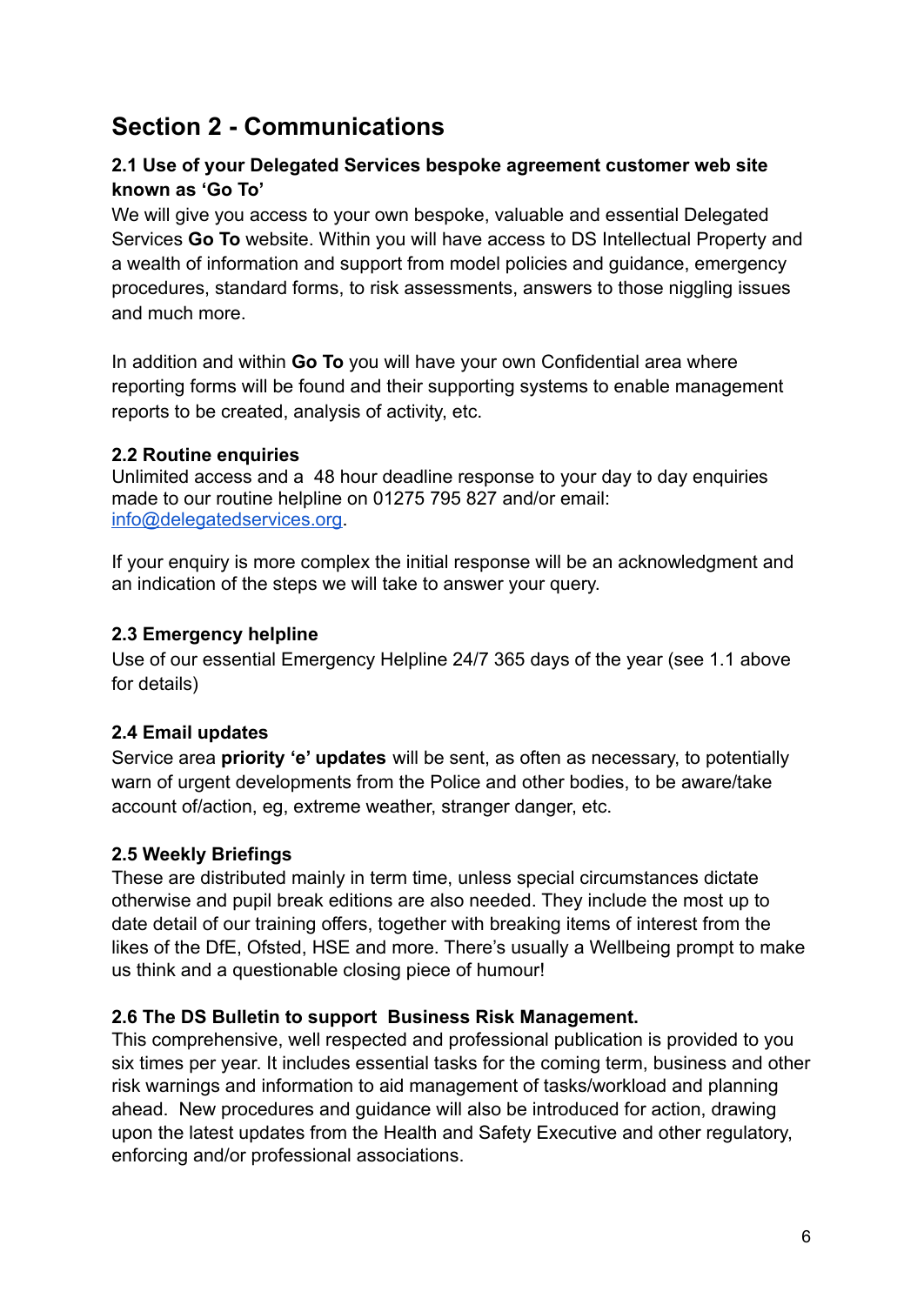# **Section 3 - Off-site visits**

We are able to provide advice and support for all off-site visits. We will also review and 'approve', where required, arrangements for up to 3 residential and/or the most adventurous activities per year, thus supporting Party/Deputy Leaders, Education Visits Co-ordinators and the final Establishment authoriser.

Our DS online form is provided for this purpose in **Go To** to customers plus other key documents, eg, our emergency/critical incident advice sheet. The technology enables you to upload documents to support the notification, 'chat' within the facility and you will be able to access for data analysis and management reporting purposes.

Please find the rates for any additional trip/off site visits in section 9 below. See section 1.1 above regarding support in an emergency. In this case the service includes liaison with your home contact.

Evolve: We are able to support you if you use this external system.

### **Section 4 - Hands on Support**

You have kindly asked us to quote on the basis of the existing year's agreement namely 2 days support per Academy and support for fire risk assessment reviews, and if necessary whole school new assessments. These are addressed later on in this proposal document.

# **Section 5 – Wellbeing, Staff Engagement and Mindfulness**

Wellbeing/ Mindfulness telephone/email support for you and your senior leadership team, including sensitive, confidential advice and possible options/actions for individuals to consider is included initially on a triage basis.

This may be all the support that's needed in certain circumstances. However, a discussion can lead to agreement on the further, more expert support available from colleagues in the Delegated Services network to support individuals, groups and whole teams. These services are at an additional cost.

NB:

1. This area of activity will help with meeting Ofsted's Leadership and Management judgment in their inspection framework and the HSE's Management Standards with the potential of both whole school and individual, (where needed) pressure/stress risk assessments.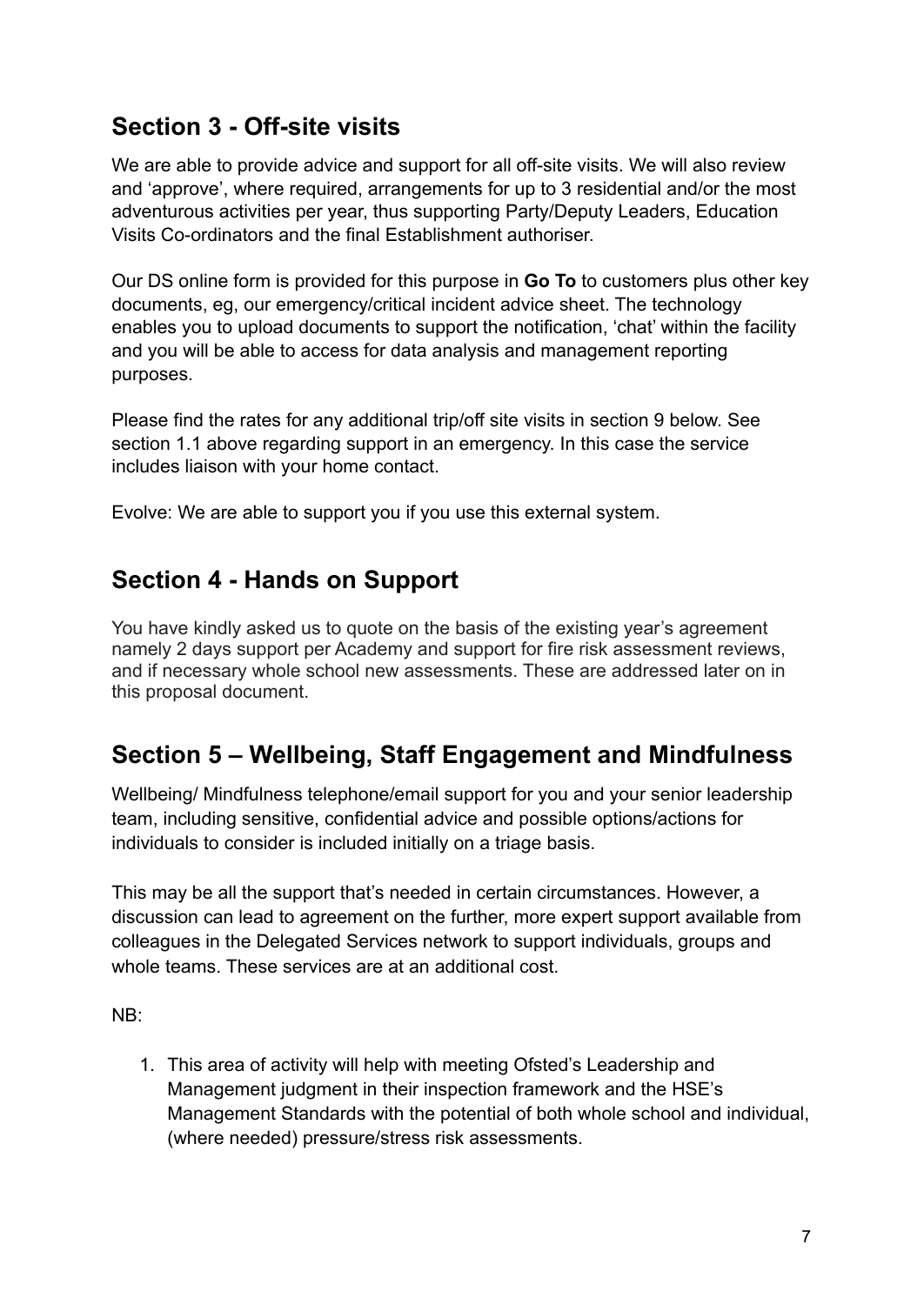2. There is no separate costing for this section, taking calls on this are part of 'what we do'. If needs that emerge are beyond our 'triage' level we will introduce you to an expert network partner and a quote for their service will be given.

# **Section 6 – Health, Safety and Safeguarding Support**

#### **5.1 Competent Advice**

Our service enables you to fulfil your obligations under the *Management of Health and Safety at Work Regulations* (1999) to obtain advice from a 'competent person'.

Do ask for our supporting document to this assertion if you don't have a copy.

#### **5.2 Risk Assessment**

You will have access, via **Go To**, to a comprehensive list of risk assessments which can be updated for your school or organisation's needs. Telephone/email support is provided and the standard Delegated Services risk assessment template is also available.

#### **5.3 System Compliance**

Telephone/ email advice to you re: system compliance is incorporated into our own monitoring record services. This will provide robust evidence and data/management reports in the event of challenge or scrutiny on both the civil (usually associated with an insurance claim) and/or criminal sides of the law, (the Health and Safety Executive, Local Authority or Fire and Rescue Authority investigating an incident and implementing their enforcement powers).

#### **5.4 Curriculum**

We are able to advise on all aspects of risk assessment and risk management within the school curriculum, particularly the 'higher risk areas' for example PE, DT and **Science** 

In addition, advice from relevant professional associations eg: CLEAPSS, ASE, (Science) afPE (Physical Education), DATA (Design Technology) will be shared with you via your Bulletin. We recommend membership of these organisations, however, if not a member of these organisations we can access them on your behalf.

# **Section 7 - Other Services**

#### **7.1 Training**

We have a wide range of well respected and popular training, offering a blended approach, taking the attitude that some of our courses need to be face to face due to the nature of the content, while particularly refresher training, might be successfully delivered online. Agreement customers enjoy discounted rates.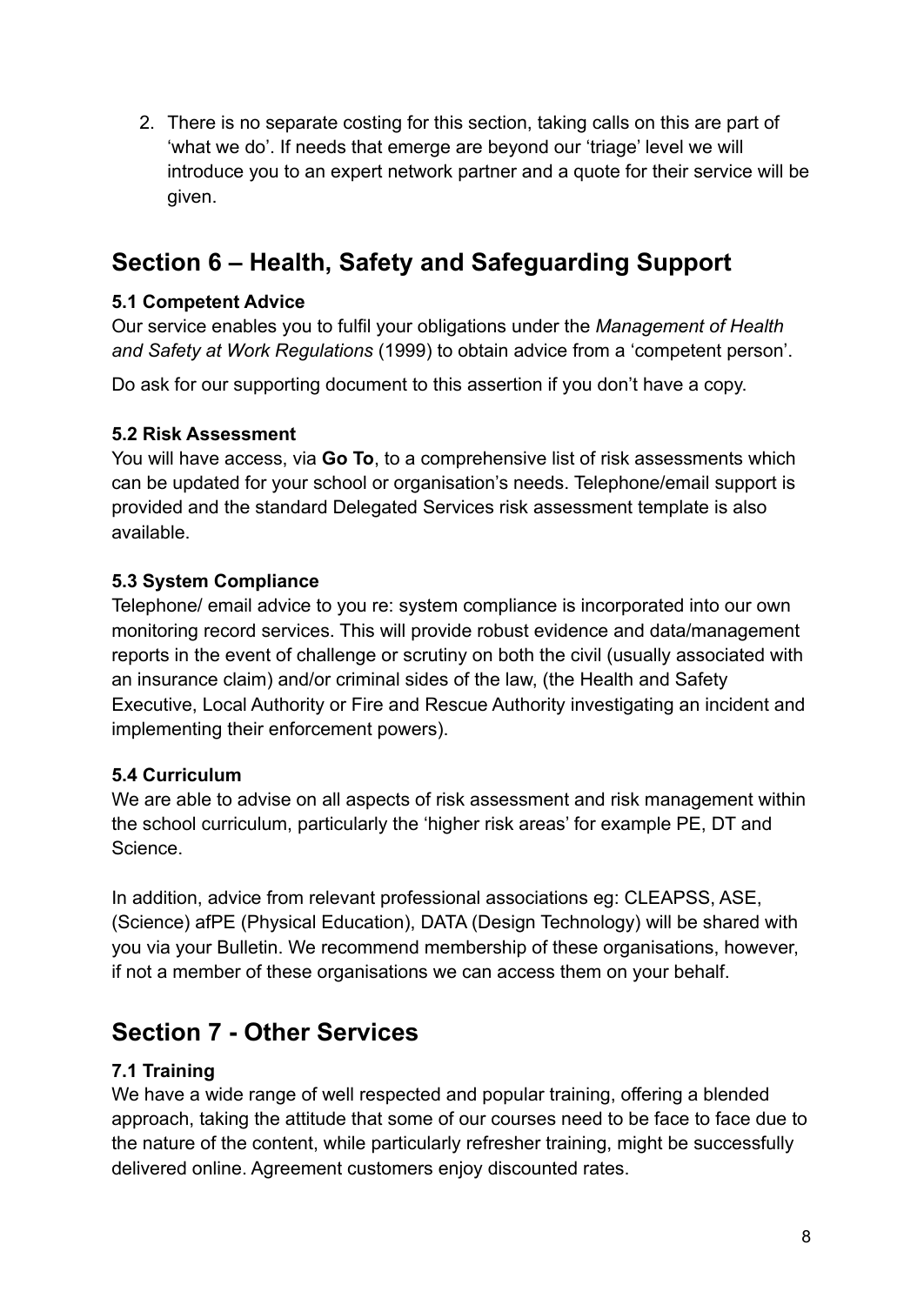The training is itemised in our weekly briefings and the booking forms can be found there. The training is described in detail in our twice yearly Support and Training Plan and both are cross referenced to the helpful DS Training Matrix.

As part of our support we like to provide an induction session at your site to new leaders eg: heads, business managers, to explain our support package and systems. Please let us know when this is required.

#### **7.2 Further Consultancy and Network Partner Services**

Delegated Services customers are entitled to discounted rates on our wide range of additional Consultancy Support and Network Partner services. These are described in our Support and Training Plan and on the **GoTo** site, with details of how to commission them.

#### **7.3 Play Equipment Inspection**

This is a particular example of Network Partner services where Delegated Services Agreement customers receive preferential rates for their annual ROSPA specialist play equipment and wooden structures inspection,when booked through us. These essential inspections incorporate an annual condition survey and risk assessment. Members of the DS Network Partnership can also support you with 'interim' inspections as part of the ongoing risk assessment process and provide training for site managers/caretakers to carry out the daily visuals with weekly sign off.

### **Section 8 – Our approach to partnership working**

This document will constitute the agreement that the services described and agreed between us and confirmed in an appropriate email, will form the basis of our partnership. In the absence of any other action the agreement term will continue on a 'roll over ' basis, subject to an appropriate annual increase as required.

At Delegated Services we take pride in providing a professional and confidential service to all our clients. If at any time you feel that this is not the case please inform Bill Crocker immediately. We 'do not do' inferior customer care and will endeavour to put things right urgently. If Bill Crocker is not able to resolve the issue our Executive Chairman, Peter McCarthy would be available and willing to lend his experience to resolve any issue. In extremis, if the outcome is still unsatisfactory for you, we would ask that 3 months notice is given to conclude the agreement.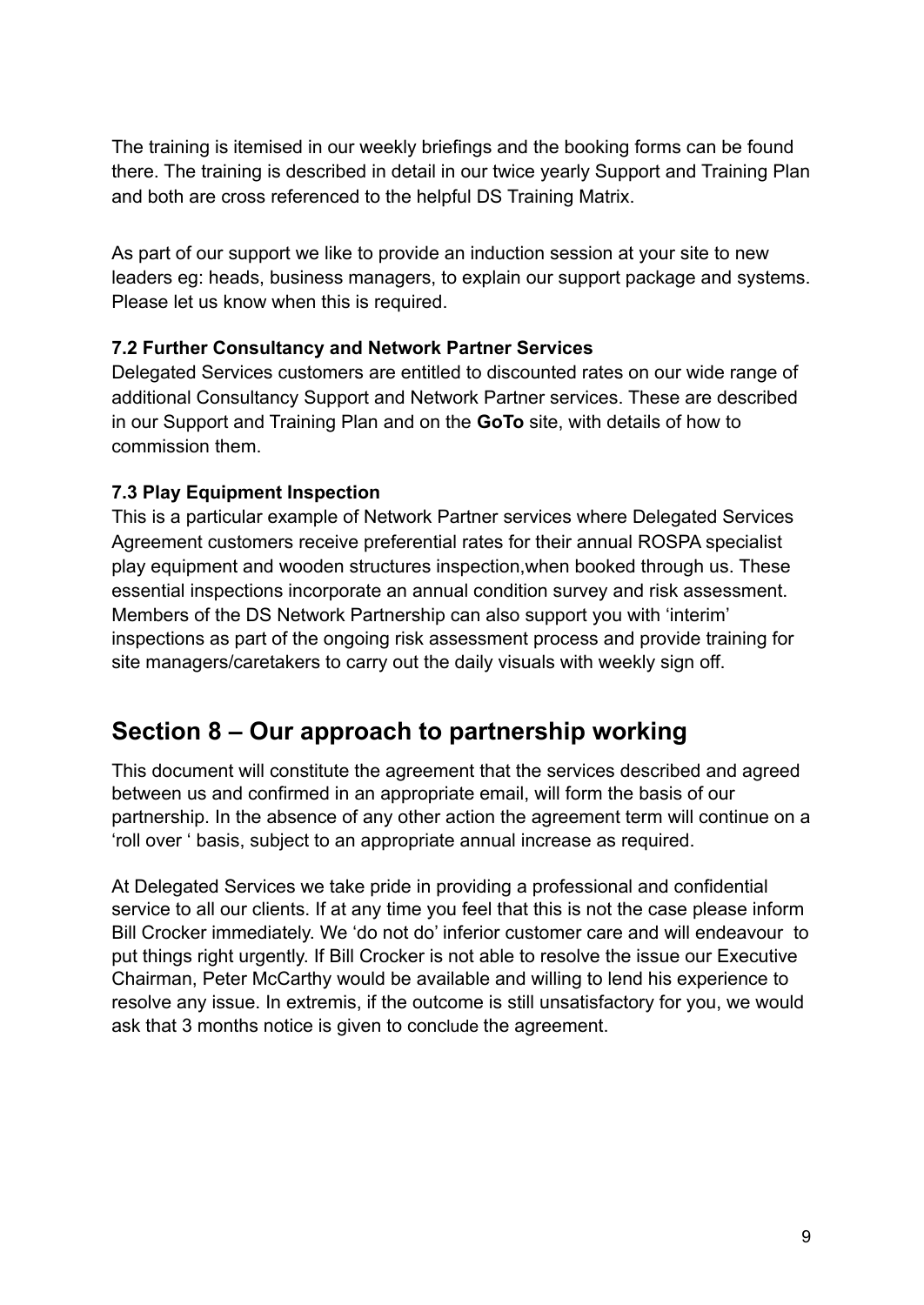# **Appendix A – 'Hands on Support'**

A full Supportive Audit produces a comprehensive report of feedback with an Executive Summary and Action Plan which is RAG rated to aid prioritisation. A follow up support visit is included in year.

Depending on the outcome of a Supportive Audit the options are then:

- A. Where concerns of a fundamental nature have been identified about the strength of the system, the agreement being used to provide hands on site support to work with your teams to address the issues for a year.
- B. After that the decision would be taken to have a fresh Supportive Audit to check the success of the initiatives taken, hopefully in the year following that.
- C. Where there are minor concerns about the strength of the system, in-house action is taken to address the issues before a fresh in year Supportive Audit to check the success of the initiatives taken.
- D. Where a secure outcome is achieved from the Supportive Audit, as part of the continuous improvement journey, higher risk area supportive audits are then identified from our menu, before coming back to the general Supportive Audit, and so on.

#### **DS Higher Risk Area Supportive Audits**

These take into account the Ofsted Safeguarding definition, our own analysis and expertise:

Site Management and Security Supportive Audit, (e.g. boundaries, inner cordons, buildings, reception in respect of security and for site).

**Accessibility** 

Positive Handling/Safe Holding (Restraint) First Aid **Medications** Off-site visits

**Science** D&T inc textiles Art inc photography PE Drama Music

**Compliance** 

Risk Assessment system strength.